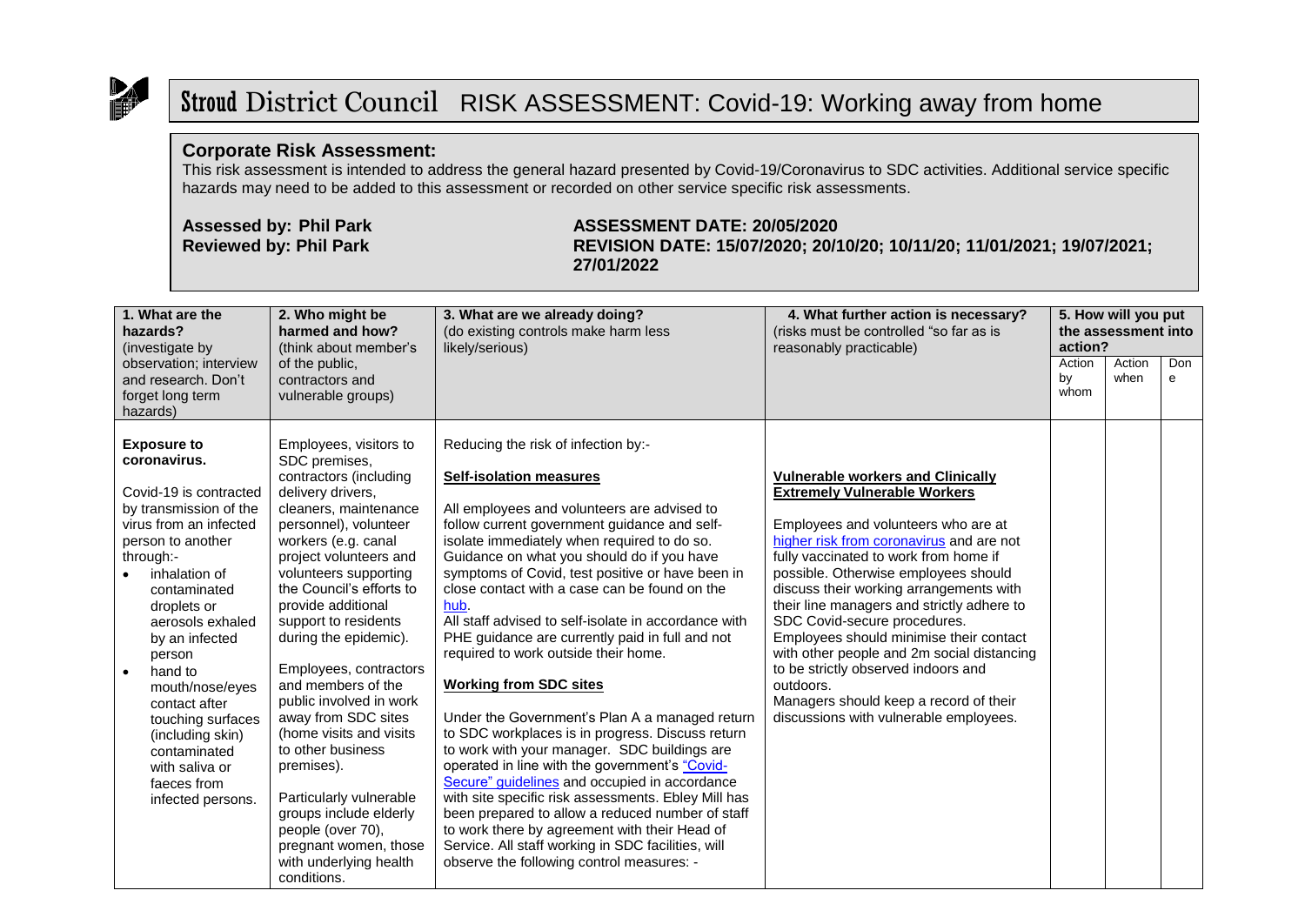| Other groups at higher<br>risk include older<br>workers $(60+)$ and<br>people from some<br>Black, Asian or minority<br>ethnicity (BAME)<br>backgrounds | <b>Limiting Virus Transmission (SDC sites)</b><br>Reduce the risk of transmission of the virus<br>between individuals in any indoor work situation,<br>including:-<br>Restricting the number of staff in any<br>occupied office spaces to allow desks to be<br>configured (or unoccupied) to ensure 2m<br>separation.<br>Issuing guidance and reminders to staff to<br>avoid close contact when moving around<br>buildings.<br>Minimise the mixing of staff from different<br>$\bullet$<br>teams and work areas.                                                                                                                                                                                                                                                                                                                                                             | <b>Covid-secure Buildings</b><br>Implement appropriate hygiene measures<br>in workplaces, having regard to the<br>relevant government guidance, including:-<br>if a suspected case has been at work<br>within 48hrs of their symptoms starting<br>implement enhanced cleaning of the<br>work area and detailed cleaning of<br>their workstation (or close off the work<br>area for 72hrs).<br>Remove shared hand-contact surfaces<br>$\bullet$<br>such as touch screens, keyboards and<br>children's play equipment from                                                                                                                                                                                                                                                                                                                                                                          |  |
|--------------------------------------------------------------------------------------------------------------------------------------------------------|------------------------------------------------------------------------------------------------------------------------------------------------------------------------------------------------------------------------------------------------------------------------------------------------------------------------------------------------------------------------------------------------------------------------------------------------------------------------------------------------------------------------------------------------------------------------------------------------------------------------------------------------------------------------------------------------------------------------------------------------------------------------------------------------------------------------------------------------------------------------------|---------------------------------------------------------------------------------------------------------------------------------------------------------------------------------------------------------------------------------------------------------------------------------------------------------------------------------------------------------------------------------------------------------------------------------------------------------------------------------------------------------------------------------------------------------------------------------------------------------------------------------------------------------------------------------------------------------------------------------------------------------------------------------------------------------------------------------------------------------------------------------------------------|--|
|                                                                                                                                                        | All staff must wear a face covering whilst<br>moving around inside buildings (but not whilst<br>seated 2m from other people) and when in<br>face to face conversation with colleagues or<br>visitors<br>Erection of transparent "sneeze screens" in<br>reception areas, interview areas, workstations<br>facing each other with <2m separation.<br>Defined number of customers permitted in<br>reception and activity areas. Queue<br>management systems in place. Provide<br>signage to aid customer compliance.<br>Ensure all rooms occupied by more than one<br>person are adequately ventilated in<br>accordance with <b>HSE</b> recommendations.<br>Monitor CO2 levels in any rooms where there<br>$\bullet$<br>is limited natural or mechanical ventilation.<br>Employees required to keep doors and<br>windows open when necessary to ensure<br>adequate ventilation. | carried out by volunteer workers.<br>Make enquiries to try to identify any<br>$\bullet$<br>vulnerable volunteers and emphasise<br>covid-secure arrangements.<br>Supervisors to brief volunteers on<br>$\bullet$<br>covid-secure procedures before they<br>start work.<br>Volunteers to be asked to disclose any<br>$\bullet$<br>covid symptoms or recent contact with<br>cases.<br><b>Event Management</b><br>Events that form part of the normal<br>business of an SDC venue should form<br>part of the site's risk assessment. One-off<br>events for more than 30 people should be<br>subject to a specific risk assessment.<br>Provide an adequate number of<br>trained Marshall's to encourage<br>observance of precautions<br>Avoid open invitations. Place a cap on<br>numbers.<br>Take contact details for attendees (use<br>NHS QR code).<br>Provide hand hygiene facilities<br>$\bullet$ |  |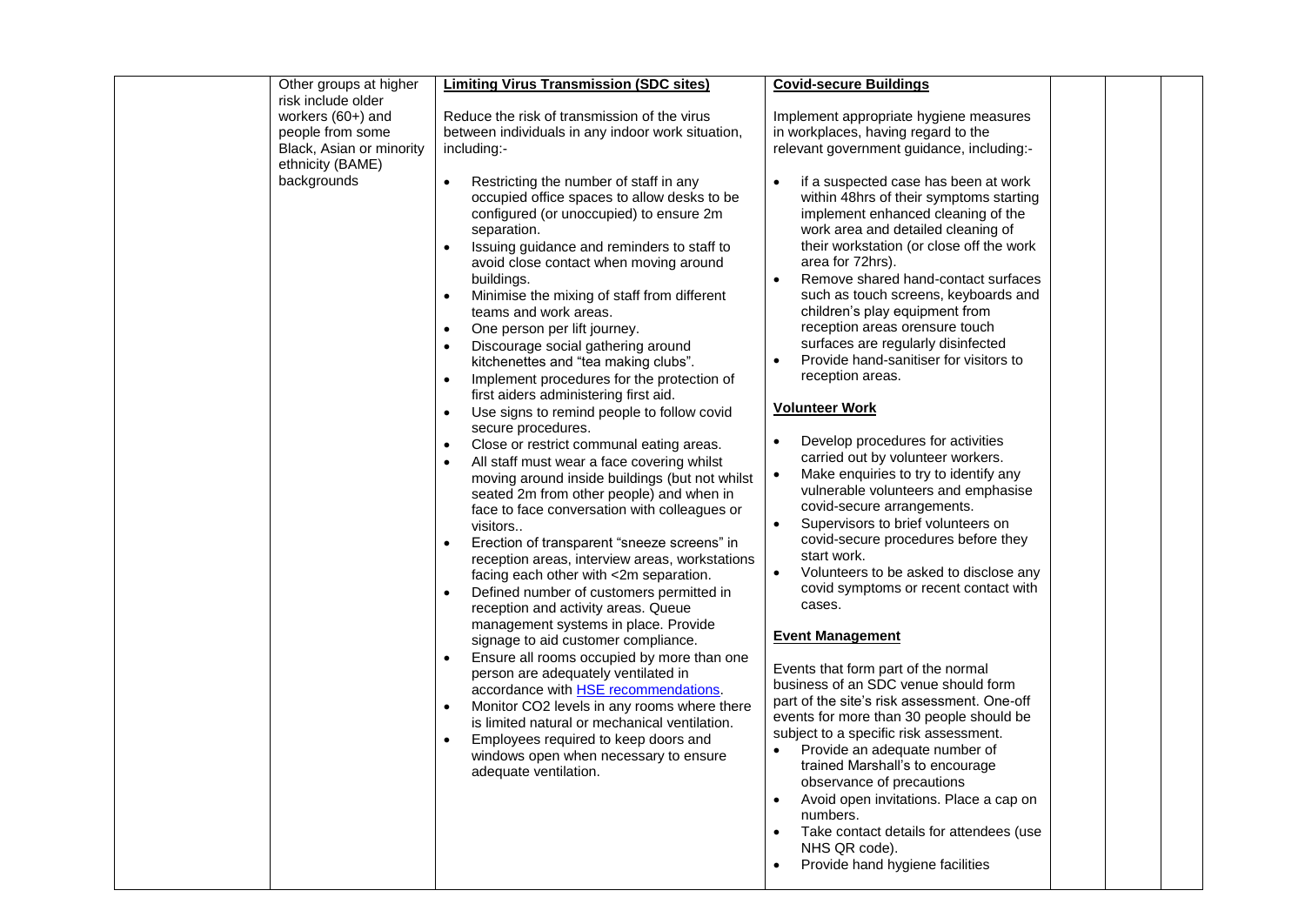|  | <b>Limiting Virus Transmission (visiting homes,</b> |  |  |
|--|-----------------------------------------------------|--|--|
|  |                                                     |  |  |
|  | businesses and sites)                               |  |  |
|  |                                                     |  |  |
|  | Corporate procedures have been developed            |  |  |
|  | to ensure social distancing and hygiene and         |  |  |
|  | arrangements are implemeted.                        |  |  |
|  | Restricting visits to homes and other               |  |  |
|  | businesses to activities that cannot be             |  |  |
|  |                                                     |  |  |
|  | conducted remotely. Avoid entering premises         |  |  |
|  | if possible and conduct "door-step" interviews.     |  |  |
|  | Where it is necessary for employees to visit        |  |  |
|  | people in their homes or business, they             |  |  |
|  | should make contact before entering the             |  |  |
|  | premises and determine if anyone inside has         |  |  |
|  | symptoms of Covid-19 or is self-isolating in        |  |  |
|  | accordance with government guidelines; is or        |  |  |
|  | is in a vulnerable group and discuss the            |  |  |
|  | precautions required (see also notes on PPE         |  |  |
|  | below). If possible, occupants should be            |  |  |
|  |                                                     |  |  |
|  | encouraged to remain in a room separate to          |  |  |
|  | where the officer is working.                       |  |  |
|  | Ensure rooms occupied by other people are           |  |  |
|  | well ventilated throughout the visit.               |  |  |
|  | Unless there is an imminent risk to occupants,      |  |  |
|  | staff should not enter the homes of people          |  |  |
|  | who have symptoms of Covid-19 or who are            |  |  |
|  | self-isolating; wait until the PHE                  |  |  |
|  | recommended self-isolation period has               |  |  |
|  | elapsed.                                            |  |  |
|  |                                                     |  |  |
|  | Maintain physical distancing indoors as much        |  |  |
|  | as practicable.                                     |  |  |
|  | Use remote communications to keep face to           |  |  |
|  | face contact as short as possible (ideally less     |  |  |
|  | than 15 minutes). Conduct meetings in a well        |  |  |
|  | ventilated space. Leave if other people will        |  |  |
|  | not maintain adequate separation.                   |  |  |
|  | Always wear a face covering when working            |  |  |
|  | indoors with other people. Ask others to do         |  |  |
|  | the same and keep a supply of disposable            |  |  |
|  | face coverings to give to others if necessary).     |  |  |
|  |                                                     |  |  |
|  | Handle face coverings with freshly sanitised        |  |  |
|  | hands (or use individually wrapped                  |  |  |
|  | coverings).                                         |  |  |
|  | Only one member of staff to travel in any one       |  |  |
|  | vehicle. Where it is necessary for staff to         |  |  |
|  | meet on site they must travel separately.           |  |  |
|  | Procedures have been developed for the              |  |  |
|  | sheltered housing schemes (e.g. use of              |  |  |
|  | communal spaces, management of visitors             |  |  |
|  | and cases amongst residents).                       |  |  |
|  |                                                     |  |  |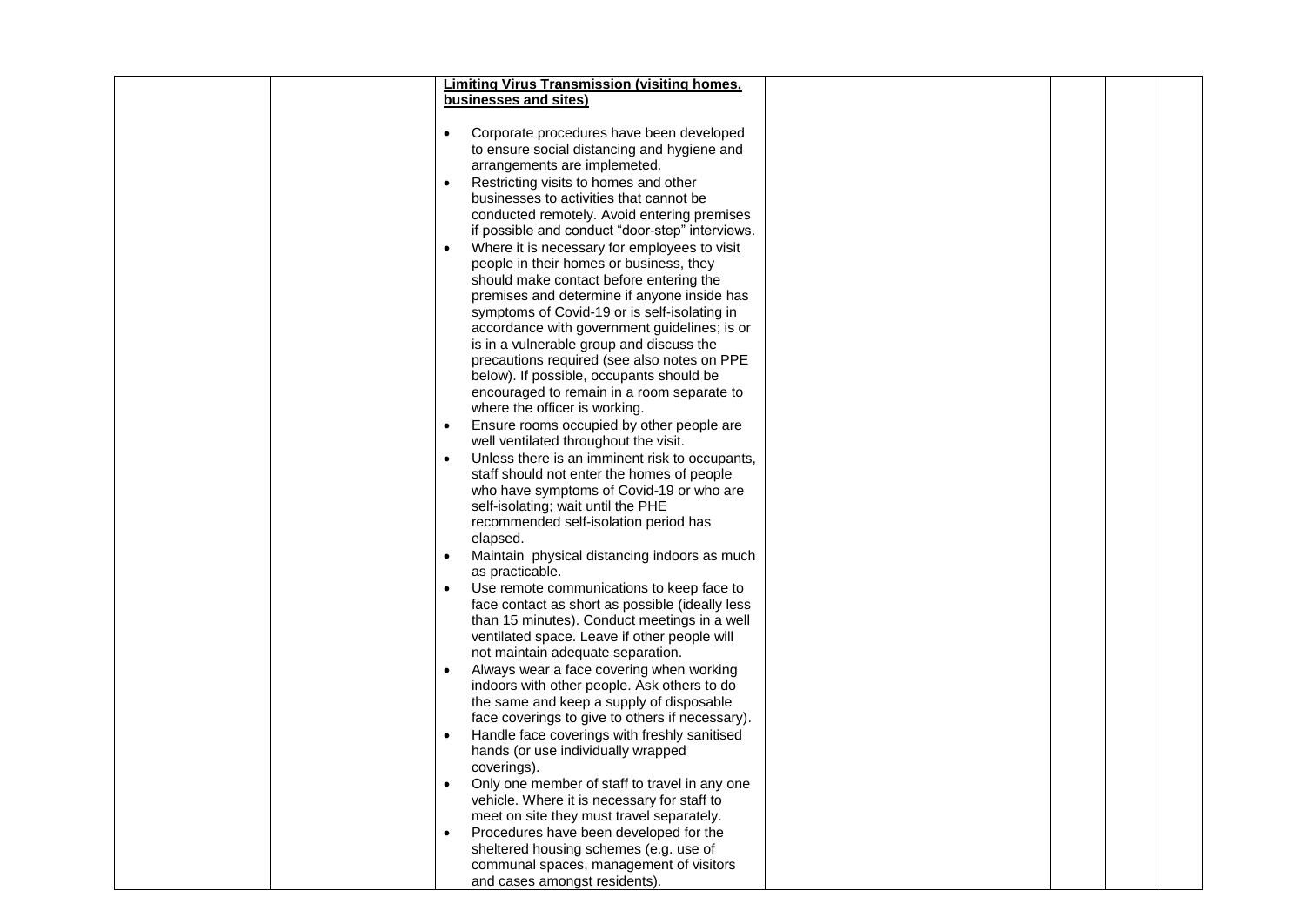|  | <b>Hygiene control measures (SDC sites)</b>                                                                                                                                                                                                                                                                                                                                                                                                                                                                                                                                                                                                                                                                                                                                                                                                                                                                                                                                                                                                   |                                                                                                                  |  |  |
|--|-----------------------------------------------------------------------------------------------------------------------------------------------------------------------------------------------------------------------------------------------------------------------------------------------------------------------------------------------------------------------------------------------------------------------------------------------------------------------------------------------------------------------------------------------------------------------------------------------------------------------------------------------------------------------------------------------------------------------------------------------------------------------------------------------------------------------------------------------------------------------------------------------------------------------------------------------------------------------------------------------------------------------------------------------|------------------------------------------------------------------------------------------------------------------|--|--|
|  | <b>Cleaning and disinfection</b><br>Cleaners to prioritise the cleaning and<br>disinfection of hand contact surfaces such as<br>door handles and push plates; handrails;<br>switches; taps and toilet facilities.<br>Hand sanitiser dispensers available for staff<br>$\bullet$<br>and visitors and disinfectant wipes provided<br>(to enable staff to clean their personal<br>equipment and workstations).<br>Staff advised to wash hands regularly for 20<br>$\bullet$<br>secs especially before eating, drinking,<br>smoking or preparing food; after using toilet<br>facilities and on entering or leaving the<br>workplace. Poster prompts on display at key<br>locations in buildings.<br>Staff advised to avoid touching their face and<br>$\bullet$<br>eyes and to catch cough and sneezes in a<br>tissue.                                                                                                                                                                                                                            | Managers should check that staff have<br>adequate supplies of materials during one<br>to ones and team meetings. |  |  |
|  | Hygiene control measures (visiting homes,<br>businesses and sites)                                                                                                                                                                                                                                                                                                                                                                                                                                                                                                                                                                                                                                                                                                                                                                                                                                                                                                                                                                            |                                                                                                                  |  |  |
|  | <b>Hand hygiene</b><br>Make use of any suitable handwashing<br>facilities with soap, hot water on site. Staff<br>provided with disposable paper towels<br>(facilities on vehicles provided where<br>practicable).<br>Hand sanitiser provided where washing<br>$\bullet$<br>facilities are not always readily accessible.<br>Disposable nitrile gloves provided.<br>Disinfectant wipes provided for cleaning car<br>$\bullet$<br>touch points and equipment.<br>Avoid sharing hand tools and equipment<br>$\bullet$<br>without thorough cleaning and disinfection<br>between users.<br>Staff advised to wash hands regularly for 20<br>secs especially before eating, drinking,<br>smoking or preparing food; after using toilet<br>facilities and on entering or leaving the sites.<br>Staff advised to avoid touching their face and<br>eyes and to catch coughs and sneezes in a<br>tissue.<br>Staff should clean any areas which they have<br>$\bullet$<br>touched regularly with their hands during the<br>visit with disinfectant wipes. |                                                                                                                  |  |  |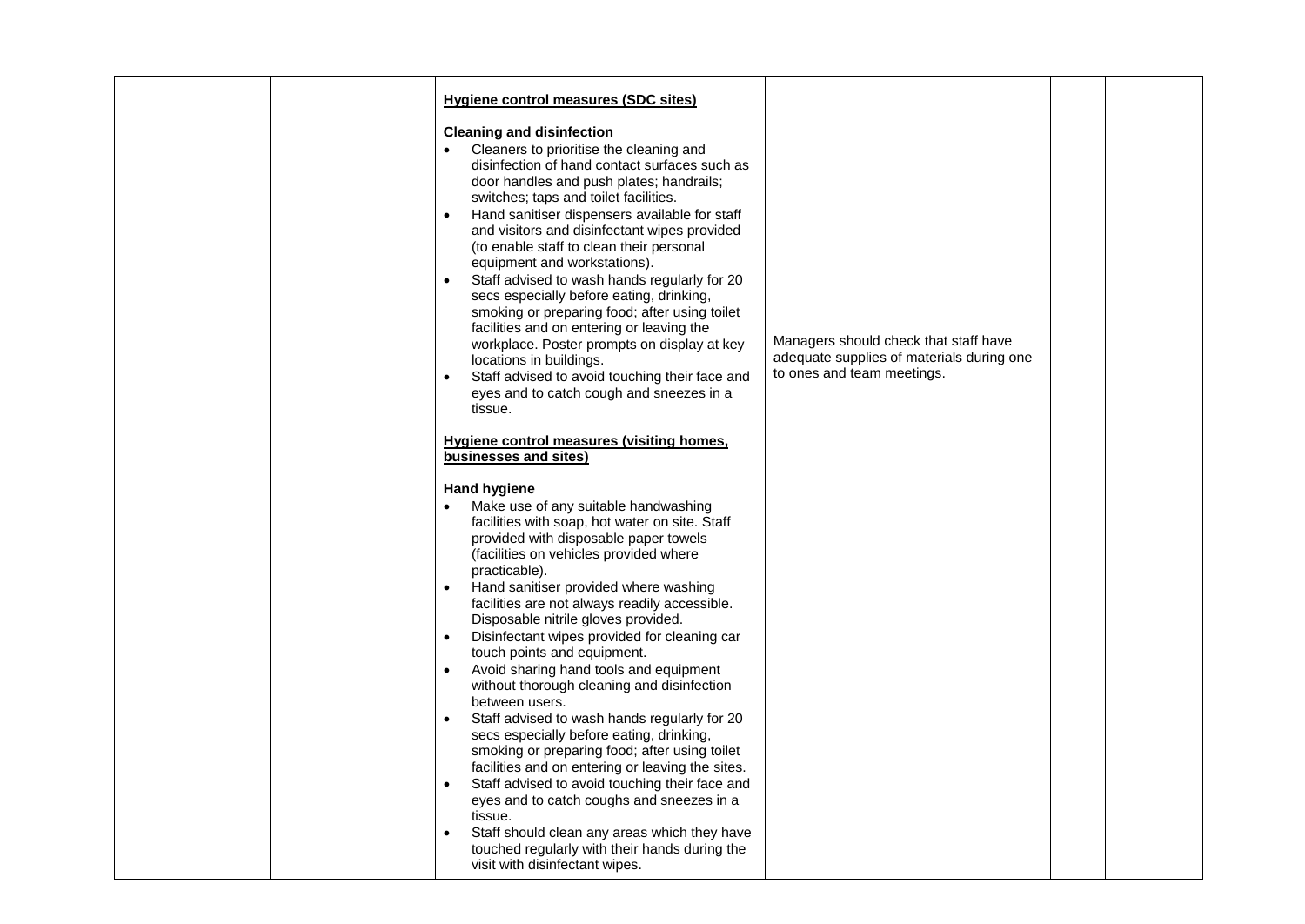| Drivers to disinfect steering wheel, gear stick,<br>$\bullet$<br>control stalks and door handles with<br>disinfectant wipes before and after each use<br>and regulalrly during the day.<br>Procurement procedures are in place to<br>$\bullet$<br>ensure adequate stocks of hand sanitiser,<br>cleaning materials, disposable gloves and<br>face masks/coverings are maintained (without<br>unecessary stock-piling).<br><b>Vaccination and Testing</b>                                                                                                                                                                                                                                                                                                                                                                                                                                                                                                                                                                                                                                                                                                                                                                                                                                             | <b>Case Management</b>                                                                                                                                                                                                                                                                                                                                                                                                                                                                                                                                                                                                                                                                                                                                                                                                                                                                                                                                                                                                                                                                                                                                   |
|-----------------------------------------------------------------------------------------------------------------------------------------------------------------------------------------------------------------------------------------------------------------------------------------------------------------------------------------------------------------------------------------------------------------------------------------------------------------------------------------------------------------------------------------------------------------------------------------------------------------------------------------------------------------------------------------------------------------------------------------------------------------------------------------------------------------------------------------------------------------------------------------------------------------------------------------------------------------------------------------------------------------------------------------------------------------------------------------------------------------------------------------------------------------------------------------------------------------------------------------------------------------------------------------------------|----------------------------------------------------------------------------------------------------------------------------------------------------------------------------------------------------------------------------------------------------------------------------------------------------------------------------------------------------------------------------------------------------------------------------------------------------------------------------------------------------------------------------------------------------------------------------------------------------------------------------------------------------------------------------------------------------------------------------------------------------------------------------------------------------------------------------------------------------------------------------------------------------------------------------------------------------------------------------------------------------------------------------------------------------------------------------------------------------------------------------------------------------------|
| All employees, volunteers and contractors<br>are actively encourged to be fully<br>vaccinated as soon as they are eligible<br>and<br>take a lateral flow test twice a week when<br>$\bullet$<br>working away from home<br>Take a lateral flow test if you expect to<br>$\bullet$<br>visit indoor crowded spaces or vulnerable<br>people.<br>(NB: if a test is positive notify your manager<br>and follow current government guidelines).<br><b>Case Monitoring and Contact Tracing.</b><br>Monitoring suspected and confirmed cases<br>Employees with symptoms instructed to<br>immediately self-isolate and call NHS test<br>and trace and Goodshape (who can provide<br>clinical advice) and liaise with HR.<br>Employees without symptoms who have a<br>$\bullet$<br>positive LFD test result should follow current<br>government guidelines on self-isolation and<br>testing.<br>Vaccinated employees who are advised by<br>$\bullet$<br>NHS test and trace that they have been in<br>contact with an infected person to take daily<br>LFD tests in accordance with government<br>guidance and notify their manager.<br>Any case who had been at work, outside their<br>home, within 48 hours of symptoms<br>commencing to be reported to Safety Adviser,<br>immediatley, on incident form SO1. | Maintain suitable records of staff,<br>$\bullet$<br>visitors and customers present in SDC<br>buildings at any given time to assist<br>NHS test and trace to identify possible<br>contacts of infectious people.<br>Field officers should keep contact<br>$\bullet$<br>details of anyone they come into close<br>contact with whilst at work.<br>If a suspected case has been in close<br>$\bullet$<br>contact with anyone at work, within<br>48hrs of symptoms starting, the line<br>manager should investigate and<br>consider asking SDC contacts to stay<br>at home until the results of the tests<br>are known.<br>Cases should take advice from NHS<br>track and trace before returning to<br>work and notify Goodshape and HR.<br><b>RPE and face coverings</b><br>Provide face shields for members of<br>$\bullet$<br>staff who need to work in close<br>proximity to co-workers or public (e.g.<br>first aiders).<br>NB: face shields/visors are not generally a<br>suitable substitute for a face covering that<br>covers the nose and mouth but can offer<br>an additional layer of protection for staff<br>performing close contact services. |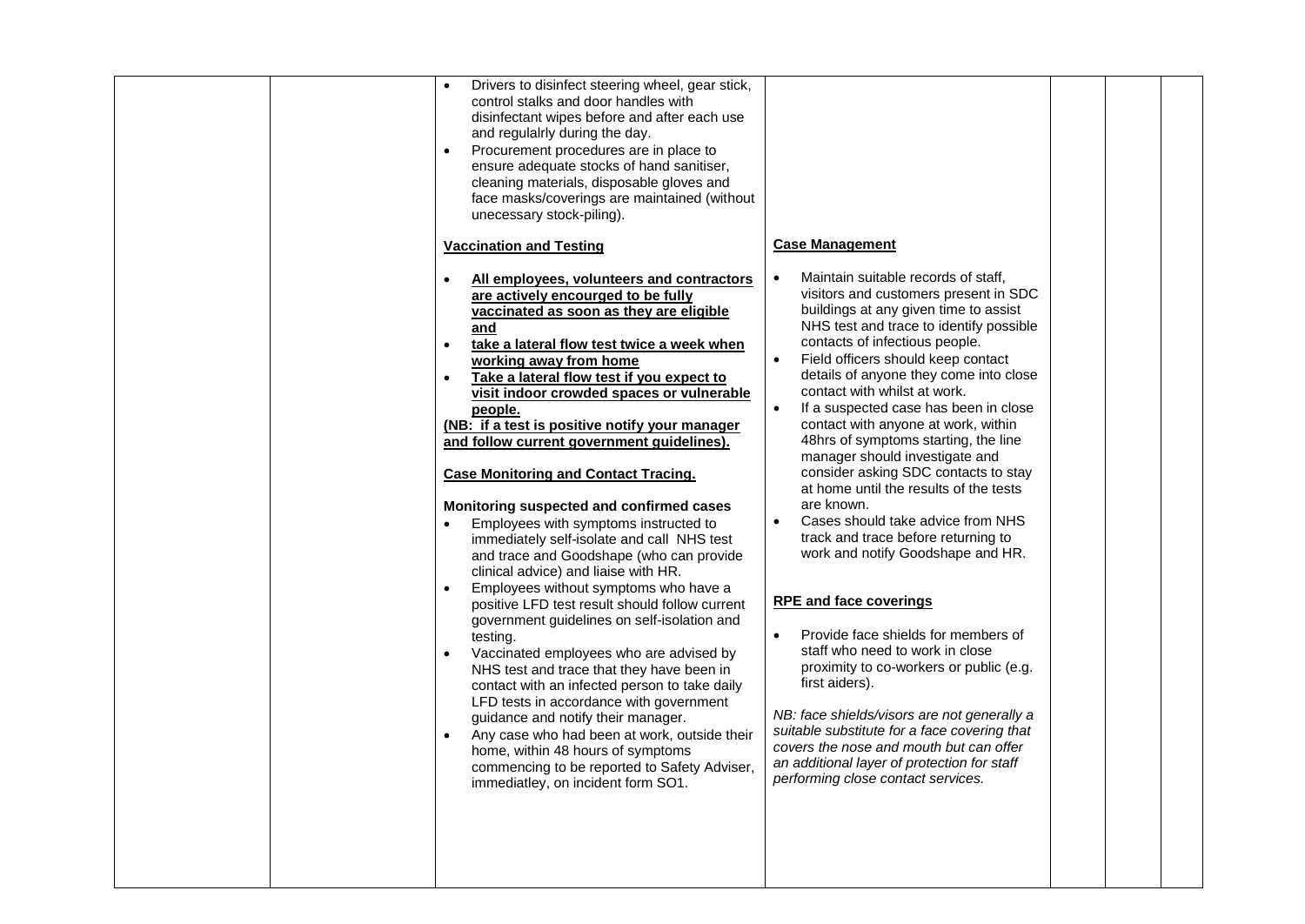|  | <b>Personal Protective Equipment (PPE)</b>                                                                                                                                                                                                                                                                                                                                                                                                                                                                                                                                                                                    | <b>First Aid</b>                                                            |  |  |
|--|-------------------------------------------------------------------------------------------------------------------------------------------------------------------------------------------------------------------------------------------------------------------------------------------------------------------------------------------------------------------------------------------------------------------------------------------------------------------------------------------------------------------------------------------------------------------------------------------------------------------------------|-----------------------------------------------------------------------------|--|--|
|  | <b>Respiratory Protective Equipment (RPE)</b><br>RPE is not considered necessary for the<br>majority of face to face work where it is<br>possible to maintain 2m separation.<br>Staff should wear a face covering when<br>$\bullet$<br>meeting people indoors and encourage others<br>to do the same. Social distancing must also<br>be observed.                                                                                                                                                                                                                                                                             | A separate corporate risk assessment has<br>been prepared for First Aiders. |  |  |
|  | RPE may be necessary if it is unavoidable to<br>$\bullet$<br>enter the home of someone who has<br>symptoms of Covid-19 or is self-isolating<br>following contact with a suspected case. In<br>this case a close fitting filtering face piece,<br>equivalent to FFP3, must be used. Social<br>distancing must also be observed.<br>Procurement procedures are in place to<br>$\bullet$<br>ensure adequate stocks of PPE are<br>maintained (without unecessary stock-piling).<br>Provide suitable, washable face coverings for<br>$\bullet$<br>staff who visit premises where social<br>distancing may be difficult to maintain | Training materials are available on the<br>Hub.                             |  |  |
|  | <b>Protective Clothing</b><br>(eye protection and cover-alls)<br>eye protection and cover-alls will only be<br>required if it is necessary to enter the home of<br>someone who has symptoms of Covid-19 or<br>is self-isolating following contact with a<br>suspected case.<br>Managers must ensure that training and<br>procedures are put in place to ensure the<br>correct specification, use and disposal of PPE<br>when required. (Tenant Services have<br>developed a procedure that can be adopted<br>by others).                                                                                                      |                                                                             |  |  |
|  | <b>Training</b>                                                                                                                                                                                                                                                                                                                                                                                                                                                                                                                                                                                                               |                                                                             |  |  |
|  | Training and refresher training for staff on the<br>control measures taken to mitigate risks and<br>the steps employees can take to protect<br>themselves and others.<br>Unit managers to keep a record of the training<br>$\bullet$<br>provided to employees and volunteers on the<br>covid-secure arrangments in place.                                                                                                                                                                                                                                                                                                     |                                                                             |  |  |